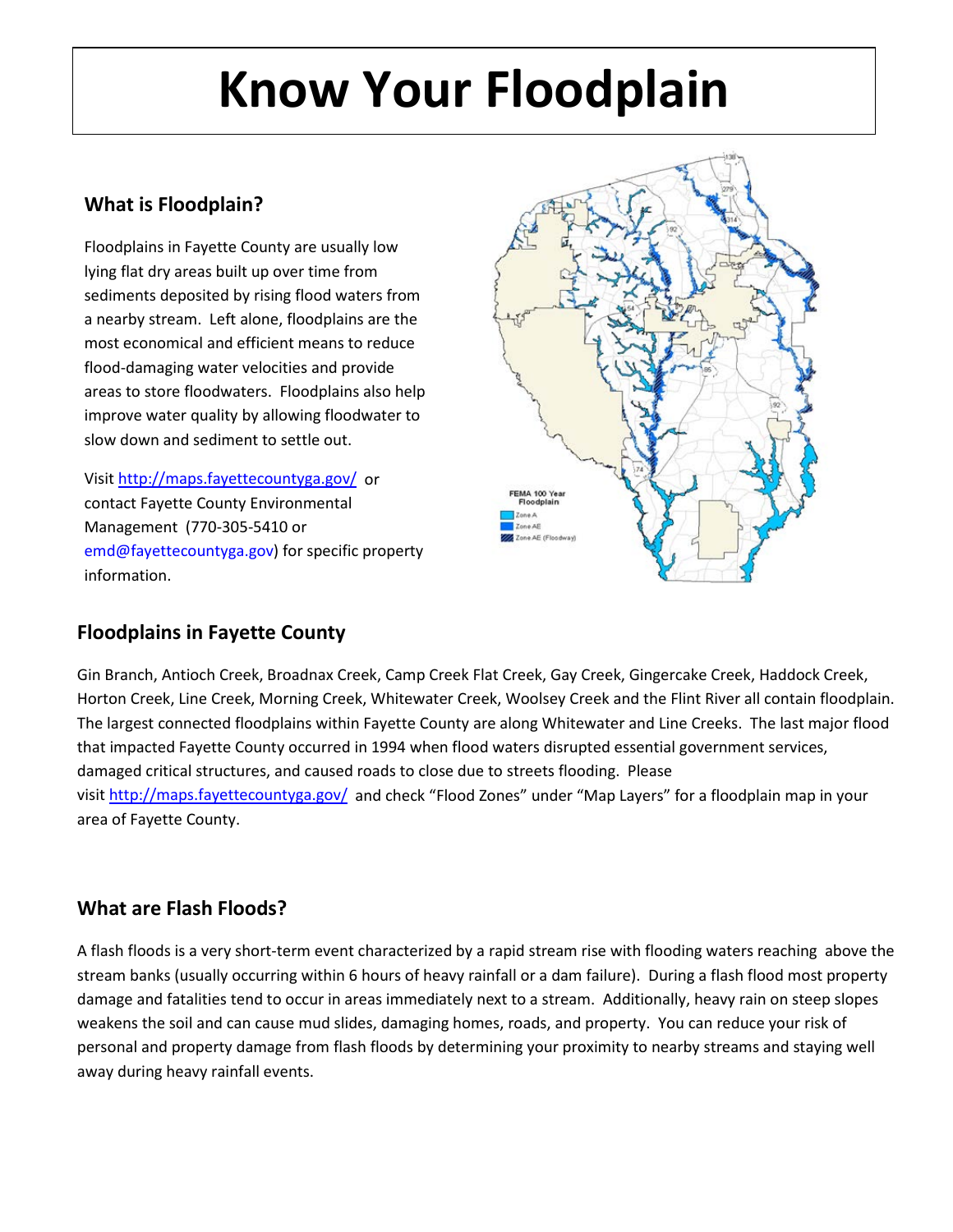### **Insure Your Property**

#### **Flood Insurance**

One of the most important steps you can take to protect your home and belongings from flood damage is to purchase **FLOOD INSURANCE**. Homeowner insurance policies usually do not cover damages from flooding. Since Fayette County participates in the National Flood Insurance Program Community Rating System, everyone can purchase a separate flood insurance policy backed by the Federal government at a reduced rate that covers both the structure and the contents, even if the property has flooded before. Flood insurance required by lending institutions usually covers only the building's structure and not its contents. It takes **30 days** to write a flood insurance policy, so planning is essential. More information on flood insurance is available at: **[http://www.FloodSmart.gov](http://www.floodsmart.gov/)**. If you don't have flood insurance, talk to your insurance agent or call (1-800-CALL-FLOOD, 1-800-225-5356).

#### **Mandatory Purchase Requirements**

The Flood Disaster Protection Act of 1973 and the National Flood Insurance Reform Act of 1994 made the purchase of flood insurance mandatory for federally backed mortgages on buildings located in Special Flood Hazard Areas. The Special Flood Hazard Areas is area where the base floodplain (100-year) is mapped on a Flood Insurance Rate Map. It is marked as one or more zones that begin with the letter "A" or "V".

Lenders are required to complete a Standard Flood Hazard Determination form whenever they make, increase, extend, or renew a mortgage, home equity, home improvement, commercial, or farm credit loan to determine if the building or manufactured home is in a Special Flood Hazard Area. If the building is in a Special Flood Hazard Area, the Federal agency or lender is required by law to have the lendee purchase a flood insurance policy. While not mandated by law, a lender may require a flood insurance policy as a condition of a loan if a portion of the property in a Special Flood Hazard Area even if the structure is located outside a Special Flood Hazard Area.

#### **Fayette County Has National Flood Insurance Program Community Rating of 6**

Fayette County participates in the National Flood Insurance Program Community Rating System. This is a voluntary incentive program that gives our county "credit" for activities that exceed minimum requirements. Fayette County's "credit" is discounted flood insurance premiums because the County takes community actions meeting the three goals of the Community Rating System that: (1) reduce flood losses; (2) facilitate insurance ratings; and (3) promotes awareness the awareness of flood insurance. Additional information is available at the National Flood Insurance Community Rating System's website [http://www.fema.gov/national-flood-insurance-program-community-rating](http://www.fema.gov/national-flood-insurance-program-community-rating-system)[system.](http://www.fema.gov/national-flood-insurance-program-community-rating-system)

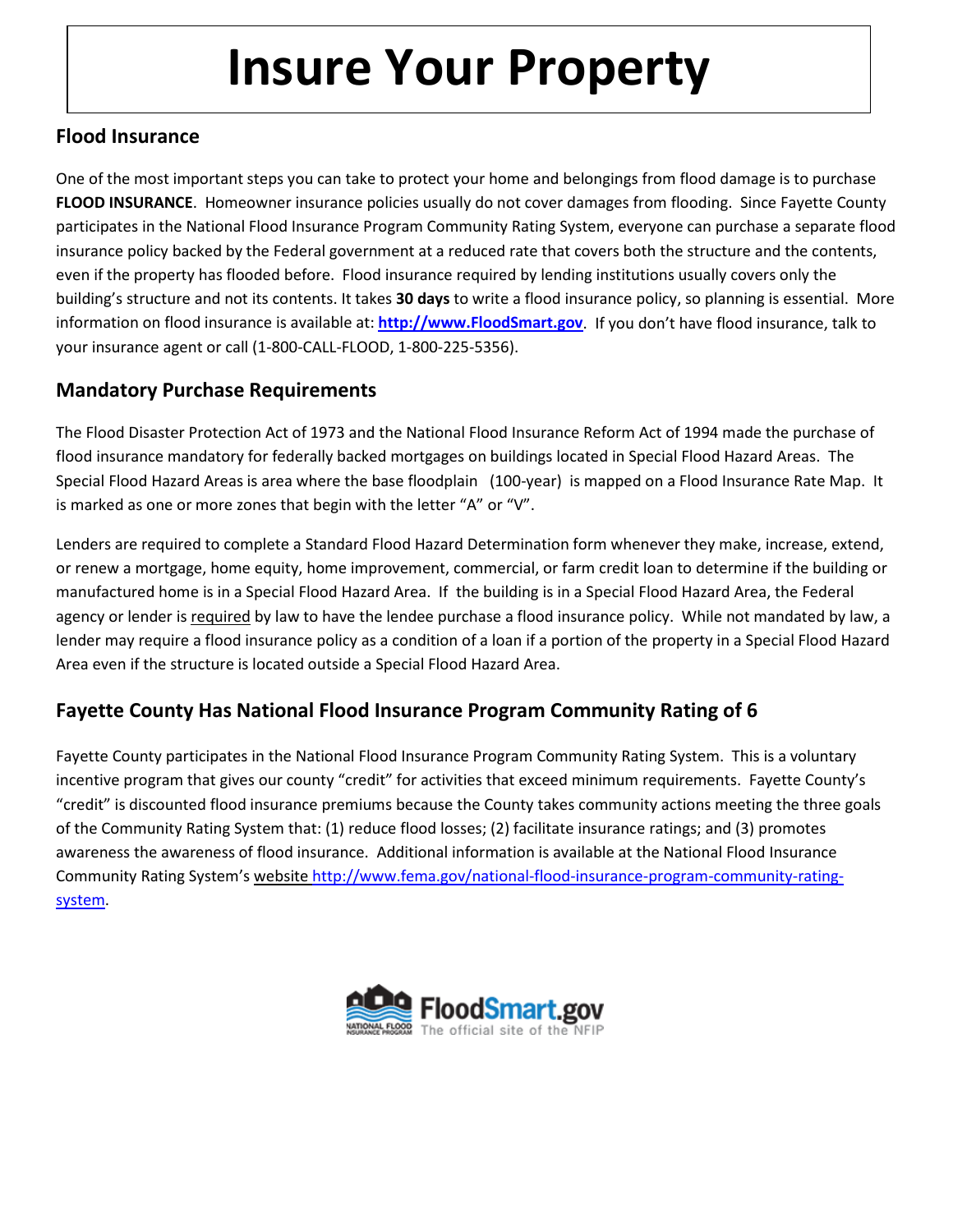## **Protect Yourself & Your Property**

#### **What Should You Do if You are Caught in a Flood?**

Turn off gas and electricity to your home to reduce the potential for additional damages. Move valuable paperwork and objects to higher elevations in your home (second floor or on top of shelves). Bring any outdoor items such as lawn furniture and toys inside your home or garage so they do not become a floating hazard and clog storm drains or creeks. Stay clear of all power lines and electrical wires. If you are going to leave your home, be cautious of flood waters and do not walk or drive through flood waters. Six inches of flowing water can knock over a person and two feet of water is enough to float a vehicle and wash it downstream.

#### **Wind Damage**

Once a hurricane or major storm hits, it's too late to protect your home and property. During a windstorm, wind forces are carried from the roof down to the exterior walls, down to the foundation. Homes can be damaged when wind forces are not properly transferred to the ground. Inspect roof sheathing from the attic. If many nails have missed the rafters, you may need to re-nail the sheathing. If you're putting on a new roof, make sure the sheathing complies with current recommended practices. Please contact Permits and Inspections at 770-305-5403 for current recommended practices.

#### **Drainage Systems**

Storm water drainage systems are made up of catch basins, street gutters, ditches, swales, and underground pipes direct water runoff away from roads and buildings and into lower areas. Drainage systems can become clogged with trash and debris or in some instances collapse because they have not been maintained. Roads and buildings can flood when drainage systems cannot work as intended. Homeowners should inspect and maintain drainage easements and stormwater structures on personal property to minimize flooding damage. Please call Environmental Management at 770-305-5410 to report a drainage system problem within the right-of-way or illegal dumping.

#### **Emergency Floodproofing**

Emergency floodproofing initiated on relatively short notice includes using stored and/or natural materials to prevent flooding. The most frequently used measure is construction of sandbag dikes. Sandbags may be fit to the irregularities of an area. If sandbags are unavailable, other types of bags may also be filled. If soil fill is required, excavating equipment should be available to remove sod, loosen soil, and transport the material to the floodproofing area. Bags should be strong enough to hold approximately one-third cubic yard of material and withstand prolonged contact with water. More information may be found in Federal Emergency Management Agency's "Six Ways to Protect Your Home".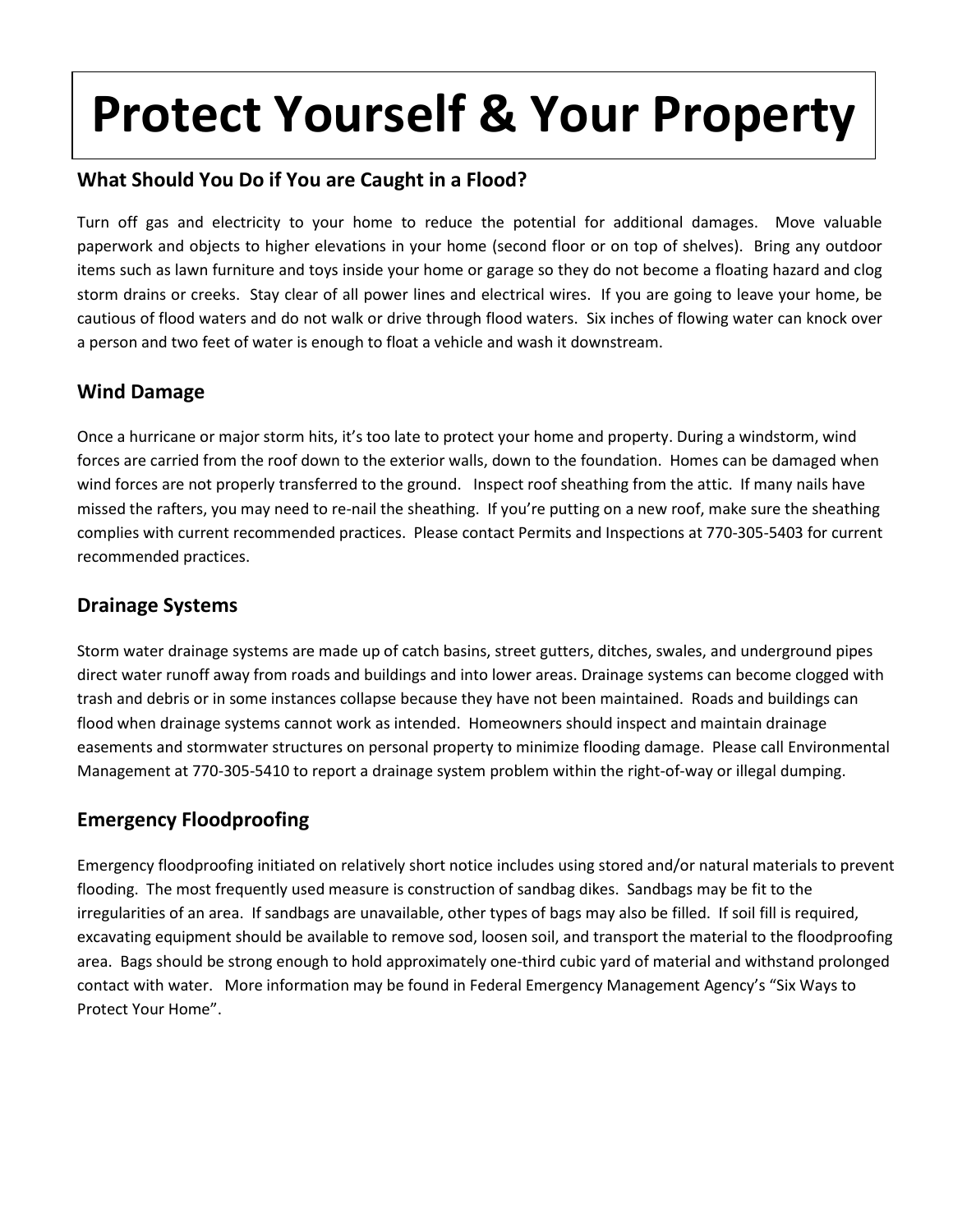# **Build Responsibly**

#### **Floodplain Development**

Fayette County pays special attention to potential development and redevelopment within the floodplain. **Any development within the floodplain requires a local permit.** This includes "substantial improvement" projects or repairs to "substantially damaged" facilities as well as new construction projects. "Substantial improvement " or "substantial damage" is a combination of repairs, reconstruction, alteration, or improvements to a building taking place in a 10-year period, where the total cost is greater than 50% of the market value of the building prior to the improvements. Properties with "substantial improvement" permits or "substantial damage" permits are required to prove that both new and existing structures meet current floodplain standards. Please visi[t http://www.fayettecountyga.gov/environmental\\_management/development\\_regulations.htm](http://www.fayettecountyga.gov/environmental_management/development_regulations.htm) for the complete Floodplain Management Ordinance.

The Permits and Inspection Department, Suite 201 in the Fayette County Administrative Complex at 140 Stonewall Avenue West, should be contacted before any type of construction or improvement begins on a property. New construction permitting information is available at [http://www.fayettecountyga.gov/building\\_permits/index.htm](http://www.fayettecountyga.gov/building_permits/index.htm).

If you notice building or development without a Fayette County permit sign posted, contact the Permits and Inspections Department at 770-305-5403.

#### **Non-Emergency Floodproofing**

You can permanently retrofit structures to help protect them from flooding. Buildings can be anchored to prevent flotation or walls can be strengthened to withstand the pressure of flood waters or the impact from floating objects. In addition to outside damages, heavy rains can cause sewage back-up into basements, even in areas outside of the floodplain. A floor drain plug, standpipe, or sewer back up valve can prevent sewer back-up flooding a home and can be purchased at a hardware store for under \$25.